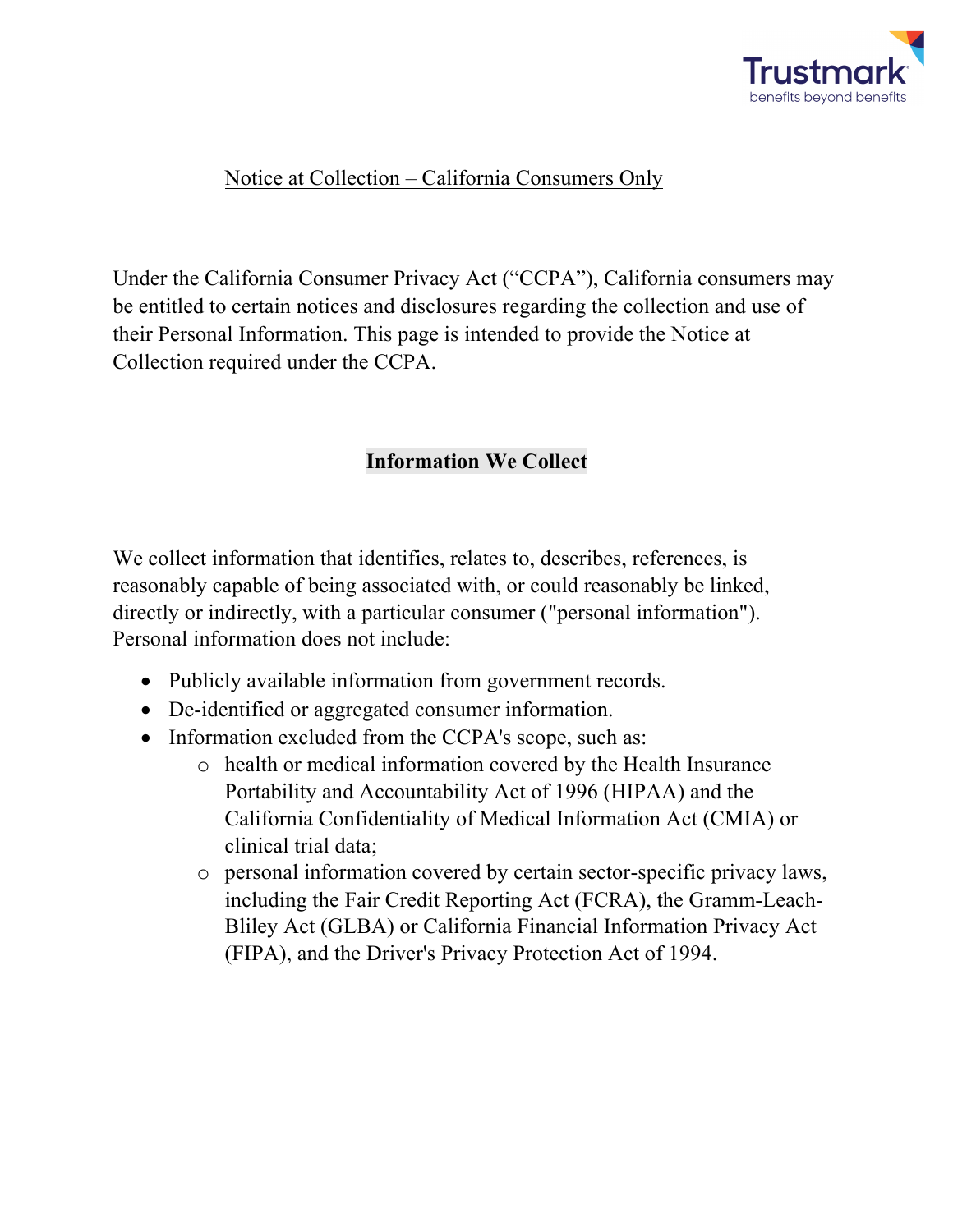

| Category                                                                                                                                    | <b>Examples</b>                                                                                                                                                                                                                                                                                                                                                                                                                                  |
|---------------------------------------------------------------------------------------------------------------------------------------------|--------------------------------------------------------------------------------------------------------------------------------------------------------------------------------------------------------------------------------------------------------------------------------------------------------------------------------------------------------------------------------------------------------------------------------------------------|
| 1. Identifiers*.                                                                                                                            | A real name, alias, postal address,<br>unique personal identifier, online<br>identifier, Internet Protocol address,<br>email address, account name, Social<br>Security number, driver's license<br>number, passport number, or other<br>similar identifiers.                                                                                                                                                                                     |
| 2. Personal information categories<br>listed in the California Customer<br>Records statute (Cal. Civ. Code §<br>$1798.80(e)$ <sup>*</sup> . | A name, signature, Social Security<br>number, physical characteristics or<br>description, address, telephone number,<br>passport number, driver's license or<br>state identification card number,<br>insurance policy number, education,<br>employment, employment history,<br>bank account number, credit card<br>number, debit card number, or any<br>other financial information, medical<br>information, or health insurance<br>information. |
| 3. Commercial information.                                                                                                                  | Records of personal property, products<br>or services purchased, obtained, or<br>considered, or other purchasing or<br>consuming histories or tendencies.                                                                                                                                                                                                                                                                                        |
| 4. Biometric information.                                                                                                                   | Genetic, physiological, behavioral, and<br>biological characteristics, fingerprints,<br>faceprints, and voiceprints, iris or<br>retina scans, keystroke, gait, or other<br>physical patterns, and sleep, health, or<br>exercise data.                                                                                                                                                                                                            |

In particular, we have collected the following categories of personal information from consumers within the last twelve (12) months: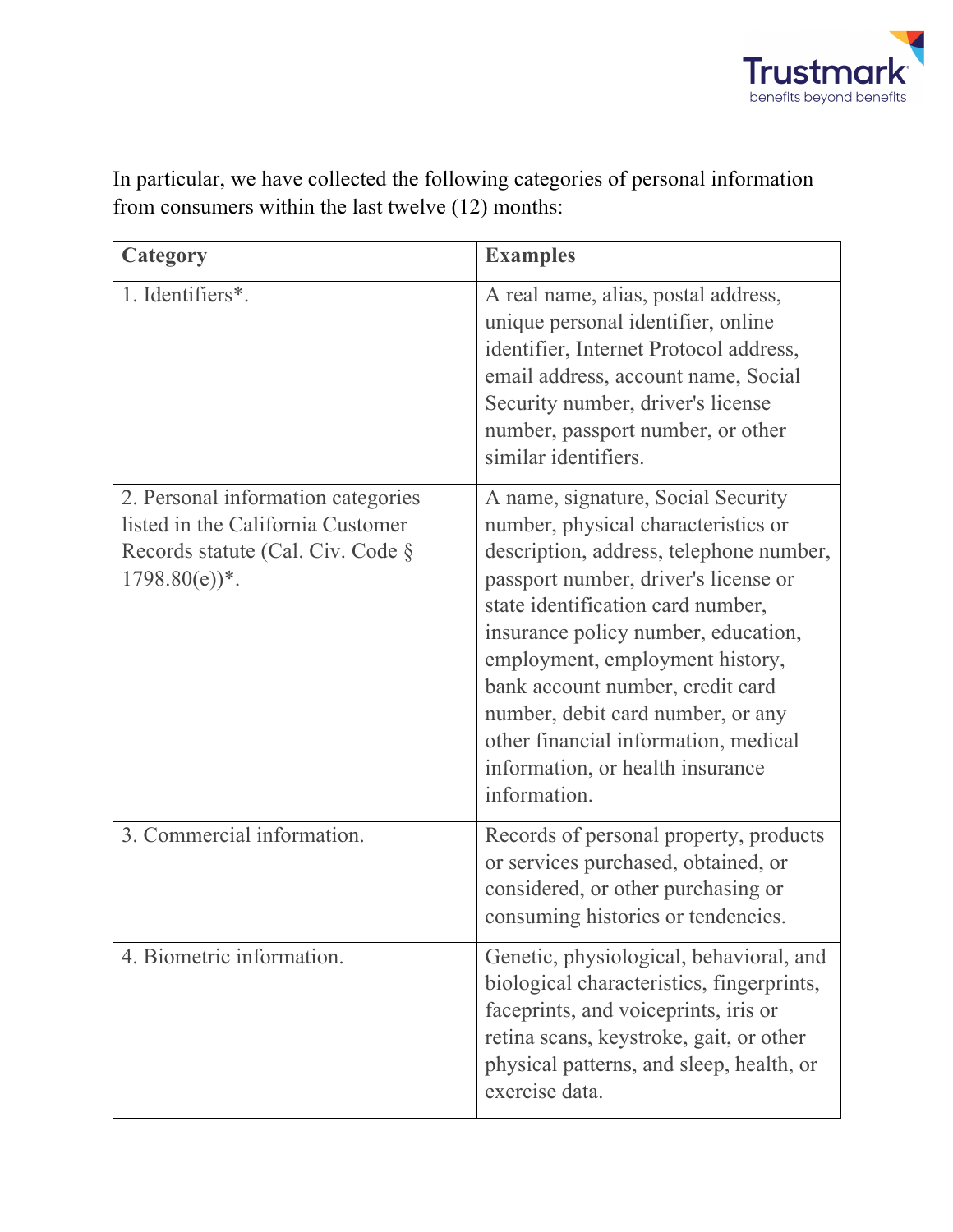

| 5. Internet or other similar network   | Browsing history, search history,          |
|----------------------------------------|--------------------------------------------|
| activity.                              | information on a consumer's interaction    |
|                                        | with a website, application, or            |
|                                        | advertisement.                             |
| 6. Geolocation data.                   | Physical location or movements.            |
| 7. Sensory data.                       | Audio, electronic, visual, thermal,        |
|                                        | olfactory, or similar information.         |
| 8. Professional or employment-related  | Current or past job history or             |
| information.                           | performance evaluations.                   |
| 9. Non-public education information    | Education records directly related to a    |
| (per the Family Educational Rights and | student maintained by an educational       |
| Privacy Act (20 U.S.C. Section 1232g,  | institution or party acting on its behalf, |
| 34 C.F.R. Part 99)).                   | such as grades, transcripts, class lists,  |
|                                        | student schedules, student                 |
|                                        | identification codes, student financial    |
|                                        | information, or student disciplinary       |
|                                        | records.                                   |
| 10. Inferences drawn from other        | Profile reflecting a person's              |
| personal information.                  | preferences, characteristics,              |
|                                        | psychological trends, predispositions,     |
|                                        | behavior, attitudes, intelligence,         |
|                                        | abilities, and aptitudes.                  |

\* - Some personal information included in this category may overlap with other categories.

## **Use of Personal Information**

We may use or disclose the personal information we collect, to the extent permitted by applicable law, for one or more of the following purposes:

1. To provide you with the products and services you have requested.